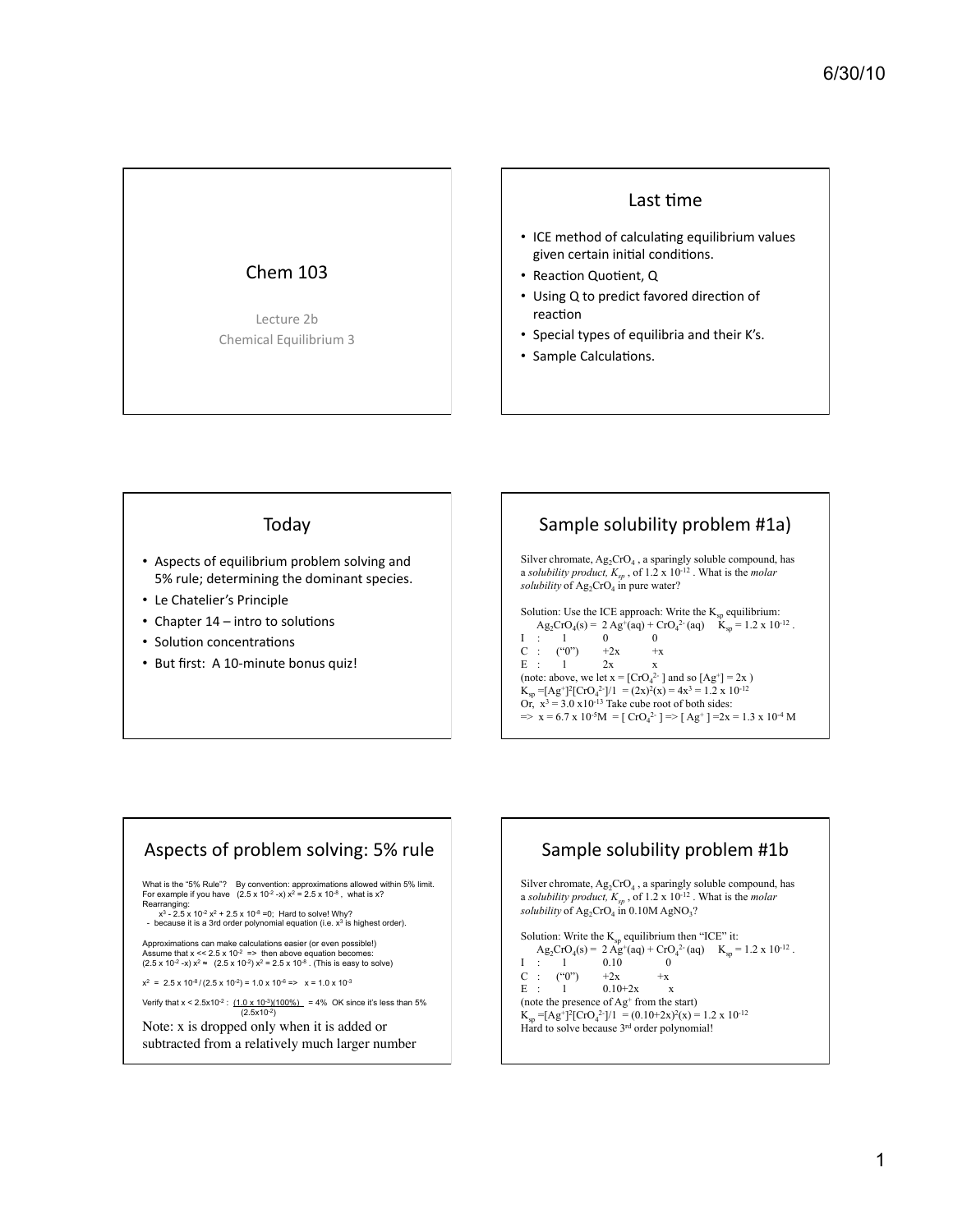#### Sample solubility problem #1b...

Silver chromate,  $Ag_2CrO_4$ , a sparingly soluble compound, has a *solubility product, Ksp* , of 1.2 x 10-12 . What is the *molar solubility* of  $\text{Ag}_2\text{CrO}_4$  in  $0.10\text{M AgNO}_3$ ?

Solution: Write  $K_{sp}$  equilibrium then "ICE" it:  $\text{Ag}_2\text{CrO}_4(\text{s}) = 2 \text{Ag}^+(\text{aq}) + \text{CrO}_4^2(\text{aq})$   $\text{K}_{\text{sp}} = 1.2 \times 10^{-12}$ .  $I : 1 0.10 0$ <br>  $C : ("0") +2x +x$  $C : ("0")$  +2x +x<br>  $E : 1$  0.10+2x x  $0.10 + 2x$  x Assuming  $2x \le 0.10$  so that  $0.10+2x \approx 0.10$  gives us:  $K_{sp} = [Ag^+]^2 [CrO_4^{2}]/1 \approx (0.10)^2(x) = 1.2 \times 10^{-12}$ Now easy to solve:  $x = 1.2x10^{-12}/0.010 = 1.2x10^{-10}$  < 0.10 !



# Le Chatelier's Principle

Le Chatelier's Principle: A system at equilibrium responds to a stress by adjusting to minimize that stress.

 3 examples which are initially at equilibrium:  $a)A(aq) + B(aq) \leq z \leq AB(aq)$  initially at equilibrium If you add A to the system, it will favor the forward reaction to lower the concentration of A. Increase in A is the "stress".

b)  $A(g) + B(g) \leq z = \geq AB(g)$ ; compress the system (pressure increases). The forward reaction is favored to relieve the pressure .

c)  $A + B \leq x \leq A + \Delta$ . (exothermic) If raise temperature, reverse reaction is favored, to "absorb" the additional heat.

# Le Chatelier's Principle...

Le Chatelier's Principle: A system at equilibrium responds to a stress by adjusting to minimize that stress.

 Look at Q for 2 of the previous examples: a)  $A(aq) + B(aq) \leq 0 \leq A B(aq)$  If [A] increases. Q=[AB]/([A][B]) decreases. Thus forward reaction is favored.

b)  $A(g) + B(g) \leq z = \geq AB(g)$ ; compressing system increases all pressures by x:  $(1+x)P_A$ ,  $(1+x)P_B$  and  $(1+x)P_C$ .  $K = P_C/P_AP_B$  becomes:  $Q = (1+x)P_A / (1+x)^2P_AP_B$  $= (P_C/P_A P_B)/(1+x) < K$  so that forward is favored

# Le Chatelier's Principle...

Le Chatelier's Principle: A system at equilibrium responds to a stress by adjusting to minimize that stress.

Remember the connection between L.Chatelier's principle and Q (reaction quotient).

Example: A tank of gas contains  $\mathrm{H}_{2}\left(\mathrm{g}\right)$  , C(s) and CH<sub>4</sub>(g) at equilibrium :  $C(s) + 2H_2(g) \leq 2H_4(g)$ . Predict what happens when: a) more solid carbon, C, is added to system.

#### b) Ar(g) is added to the tank, raising the overall pressure.

# Le Chatelier's Principle...

Le Chatelier's Principle: A system at equilibrium responds to a stress by adjusting to minimize that stress.

(see Conceptual Exercise 13.11 , (page 491 in "Principles…") to note the various scenarios one may encounter in applying Le Chatelier's principle.)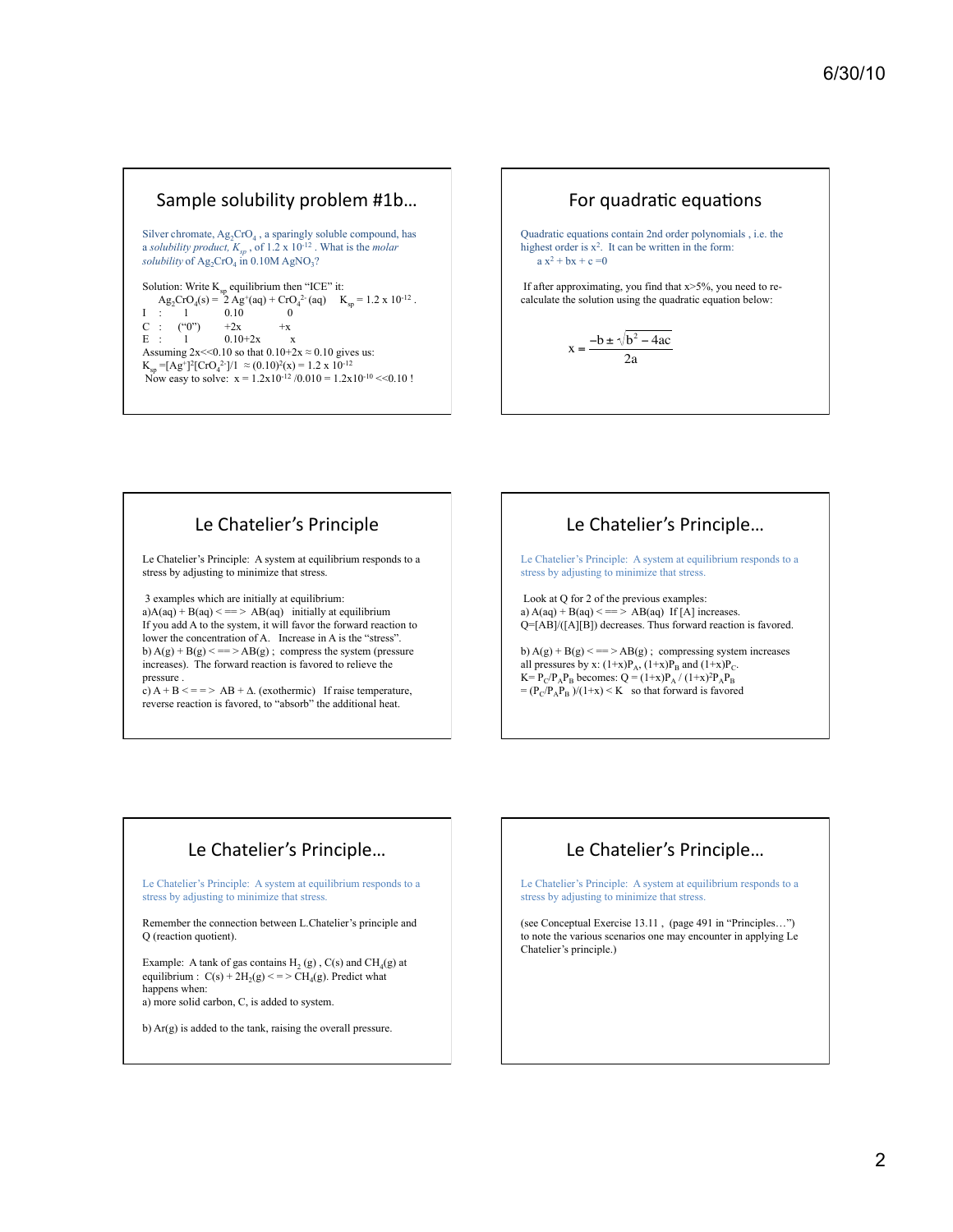## Chapter 14: Solutions

What are solutions? *-homogeneous* mixtures of 2 or more pure substances

Examples of solutions: a) solids in liquids; b) liquids in liquids c) Solids in solids, d) gases in liquids

## Interactions change in dissolving process

Dissolution = process of dissolving a solute into a solvent to form a solution Interactions between molecules (or ions) disrupted or formed.

Consider a solid crystal dissolving in a liquid solvent:

Solvent - solvent interactions are broken  $(\Delta H_{vaporization} > 0)$ 

Solute-solute interactions are broken  $(\Delta H_{\text{lattice}} > 0)$ 

Solute-solvent interactions are formed.  $(\Delta H_{\text{solvation}} < 0)$ 

# Strength of interactions determin dissolving process

These can reduce solubility:

Strong solute- solute interactions

Strong solvent-solvent interactions

These can increase solubility:

Strong solute-solvent interactions

## Like dissolves like!

Rule of thumb: Like substances dissolve like substances and unlike substances do not dissolve unlike substances.

Main example: polar substances dissolve polar substances but not nonpolar substances

**Oil and water don't mix! They are** *immiscible.*

**Oil dissolves in gasoline. They are miscible. Sugar dissolves in water but not in oil.**

# Enthalpy of solution,  $\Delta H_{\text{soln}}$

 $\Delta H_{\text{soln}} = \sum \Delta H_i$ 

 $= \Delta H_{\text{solvent}} + \Delta H_{\text{solute}} + \Delta H_{\text{solvation}}$ 

Recall the signs!  $\Delta H_{\text{solvent}}(+)$ ,  $\Delta H_{\text{solvate}}(+)$  and  $\Delta H_{\text{solvation}}(-)$ 

Note:  $\Delta H_{soln}$  can be + (endothermic) or - (exothermic)

(See Figure 14.4)

Usually, **exothermic** is more favorable. But **entropy** change also factor affecting favorability of a reaction or process.

# Solution of ionic solid in liquid

Example:  $NaCl + H<sub>2</sub>O(l) - - - > NaCl(aq)$ 

```
\Delta H_{\text{soln}} = \Delta H_{\text{solvent}} + \Delta H_{\text{solute}} + \Delta H_{\text{solvation}}<br>= (positive) + (large positive) + (large negative)
\Rightarrow usually endothermic.
```
What happens to solubility if you raise the temperature? According to Le Chatelier's principle, solubility of solid would increase! (for endothermic case)